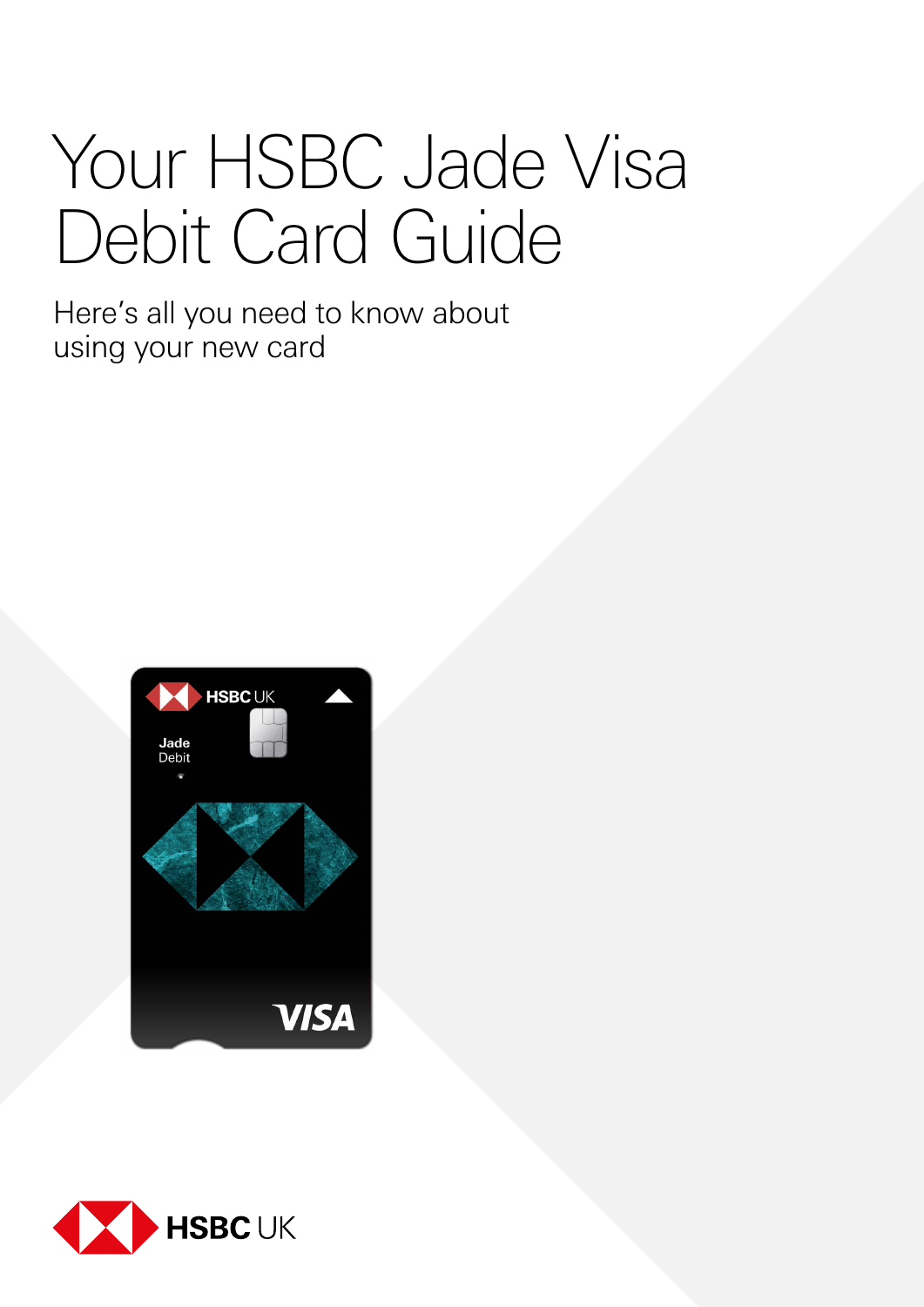# How to Activate your card

### We've introduced an activation process to keep your HSBC Visa Debit Card secure until you receive it.

You will need your card with you and remember if you are a joint account holder and have more than one card on the account, you'll have to activate each debit card individually. You can activate your card in any one of the following ways:



# On your Mobile App

From your Account details page just tap on 'Manage cards' and follow the prompts to have your card ready to use in minutes.



# Via Online Banking

Visit **[hsbc.co.uk](http://hsbc.co.uk)** and once logged into Online Banking, simply click on 'Manage', then 'Activate card'.

If you haven't yet registered for Online Banking, it's easy. Simply visit **[hsbc.co.uk](http://hsbc.co.uk)** click 'Register'.



## By phone

#### Please call **0800 783 5263**

(International **+44 1226 261 010**)

If you have a textphone, you can dial the prefix **18001** followed by our customer service telephone numbers above.

## At a cash machine

If you already have a PIN, replacement and renewal cards can be activated automatically by undertaking a cash withdrawal, balance enquiry, charity donation or by sending money.

**Please note:** You will not receive an on-screen confirmation.

If you are new to HSBC and this is your first debit card from us, or you are receiving a new PIN for any reason, you will be unable to activate it through a cash machine.

### With the help of Alzheimer's Society and our customers, we've made our new cards more accessible.

We're continually making our cards easier to use for everyone as standard.

That's why we've teamed up with Alzheimer's Society to create your new debit card with helpful features to assist with your card use.

#### **Your card now has:**

- **• An arrow and a carved notch** to help you insert your card into the machine the right way.
- **• Raised dots** to help you easily identify which card you are holding and using.

#### **Dots explained**



Visit **[hsbc.co.uk/accessibility](http://hsbc.co.uk/accessibility)** to find out more about why we are committed to increasing accessibility at HSBC.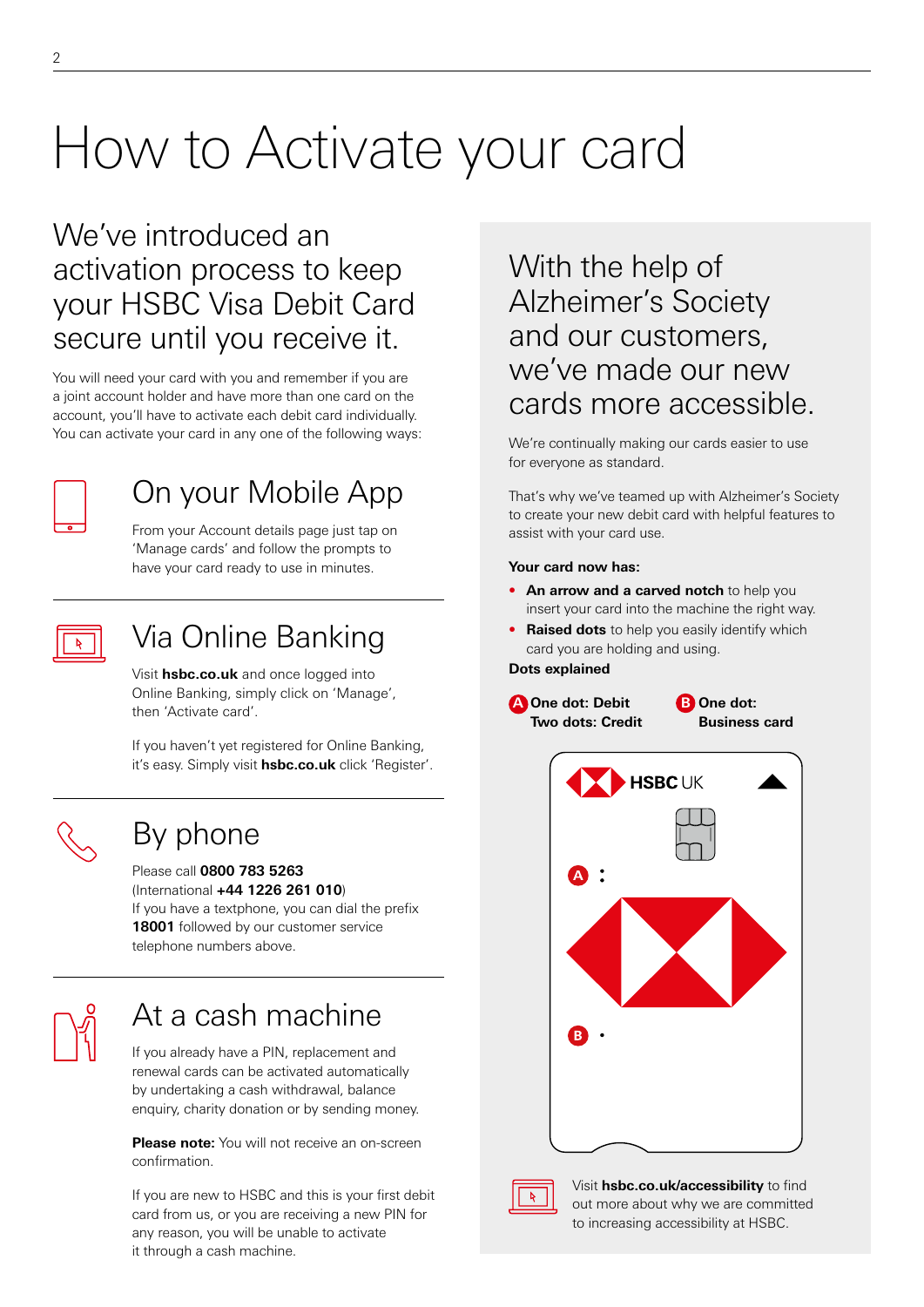# Your HSBC Debit Card



Whether you are shopping in-store, online or travelling abroad your HSBC Debit Card is an easy, safe and convenient way of paying.

You can also make cash withdrawals wherever you are,<sup>1</sup> just look out for the Visa logo.

1 Cash machine withdrawals may incur a charge. Within the UK, cash machines will display any charge before the transaction. Please refer to [page 4](#page-3-0).



**Using contactless – Fast, Easy, Secure** Your new card comes with contactless technology, making your purchases that much easier. Just look out for the contactless logo

With contactless payments you are 100% protected against fraud, just like you are with Chip & PIN payments.

anywhere in the world.

**You will need to make one Chip & PIN or signature transaction to enable contactless on your card, but after that you're good to go.** 

If a contactless transaction fails, it may need additional verification for your security. Simply insert the card into the reader and enter your PIN.



You can use your card in a digital wallet to make safe and secure payments in shops, in apps and online.

All new customers will be sent their PIN automatically in a separate mailing. Existing customers should continue to use their current PIN (unless advised otherwise).

**Please note:** If you've asked for a non-contactless card, the contactless information in this guide won't apply to your card.



#### **Cashback**

Some shops, supermarkets and other retailers in the UK (including the Post Office) offer cashback of up to £100 when paying by debit card and PIN.



#### **Spending online**

You can use your card online where you see the Visa logo. Always use secure payments sites and software when using your card.



#### **Verified by Visa (Visa Secure)**

We will automatically register you for Verified by Visa (Visa Secure). It is an additional security layer when you spend online and is designed to protect both your account and your money against unauthorised use. Find out more information on **[hsbc.co.uk](http://hsbc.co.uk)**.



#### **Recurring Transactions**

A recurring transaction, sometimes called a 'continuous payment authority', is where you have provided a company with your debit card details and given them permission to regularly take money from your account.

To cancel a recurring transaction, you should contact both the retailer who you have set up the arrangement with as well as contacting us.

To stop a specific payment, you have to request a cancellation at least one working day before it's due. If you don't, the payment will be honoured and your cancellation will apply to the next regular payment.

Recurring transactions are different from standing orders and direct debits because the payment instruction is directly with the company concerned and not with us, the bank. Therefore the direct debit indemnity scheme does not apply to these transactions.

Should your card number change, you should advise the retailer of your new card number if you want the payment authority to continue to operate.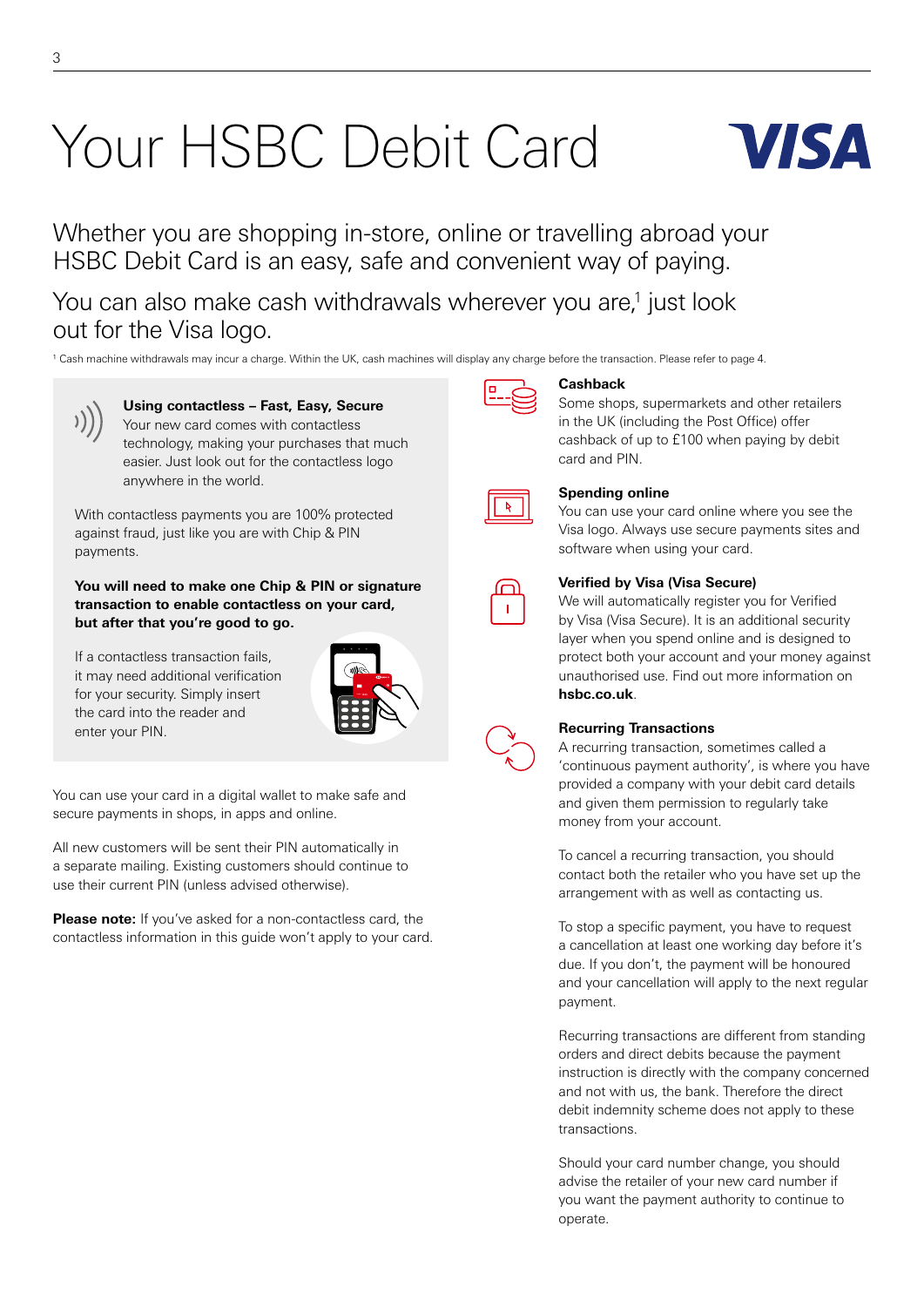# <span id="page-3-0"></span>Using your card outside the UK

#### **Accepted around the world**

You can use your HSBC Visa Debit Card in 29 million shops, hotels, restaurants and other outlets across 160 countries.

You don't have to tell us when you're going abroad but please make sure we have the correct mobile number and email address for you. If you need to check or update your mobile number or email address, log in to Online Banking and select 'contact details'. Alternatively, call us on **03457 70 70 70**  (see [page 5](#page-4-0) for opening hours), or come into a branch.

#### **Purchases outside of the UK**

If you use your debit card to make a payment or buy something in a foreign currency, we will charge you a 2.75% fee (which will show on your statement as 'non-sterling transaction fee'). If you buy something in GBP sterling whilst outside of the UK, we will not charge this fee.

#### **Cash withdrawals outside of the UK**

Cash machine instructions will come up in English for you. For cash withdrawals on your debit card outside the UK in a foreign currency, we will charge you a 2.75% fee (which will show on your statement as 'non-sterling transaction fee'). Please be aware that some cash machine operators may also apply a direct charge for withdrawals from their cash machines.

Keep a note of our emergency number just in case you need to call us for help from abroad if your card is lost or stolen. It's **+44 1442 422 929**.

# Using Chip & PIN

### Cards with chip technology are harder to copy or alter than traditional cards and help safeguard against counterfeiting.

When combined with a four-digit PIN, using your card is much more secure than using a signature, which could be forged.

You can change your PIN at any HSBC cash machine in the UK, Channel Islands or Isle of Man.

#### **Security measures to protect your card**

You'll have three consecutive chances to enter your PIN correctly and to protect your card against unlawful use. Three failed attempts will lock your PIN.

#### **Unlocking your PIN**

If your PIN has been locked in a shop or store and you later remember it, you can unlock your PIN at any HSBC Bank cash machine in the UK. Select the PIN Services option and follow the instructions.

If you locked your PIN at a cash machine, for security, you will not be able to use your card at a cash machine until the following day – even if you subsequently remember it.

If you can't remember your PIN, you can request a PIN reminder via Online Banking or by calling us on **03457 70 70 70** (If you have a textphone, you can dial the prefix **18001** followed by our customer service telephone numbers above.) (See [page 5](#page-4-0) for opening hours.)

#### **If you ordered a signature-only card**

Instead of keying in a PIN, you'll need to sign when you buy things with your card. Cash machines and some merchants may not accept signature-only cards.

If you've not asked us for a signature-only card and you're unable to use a PIN, please visit a branch or call us using the same details as above.

# PIN security

- Memorise your PIN and destroy the PIN advice immediately after you receive it
- Never tell anyone your PIN, never write it down or record it in a way that can be understood by someone else
- We will never ask you for your PIN so never quote it via telephone or email to the bank, police or your family
- Shield the keypad from view when entering your PIN
- Do not allow anyone else to use your card or PIN

#### **Choose your own PIN**

If you change your PIN to a memorable four-digit number of your choice, do not choose numbers that can be easily guessed, e.g., 1234, 4444, your date of birth or your telephone number. Change your PIN immediately if you suspect someone knows it.

**Our fraud teams work 24/7 to keep your money safe.** If they see anything suspicious, they will contact you to check it is you using your card. To help us get through to you quickly, please make sure your contact details are up to date, including your mobile number. Please note, if you have a joint account, each account holder needs to notify us separately via Online Banking.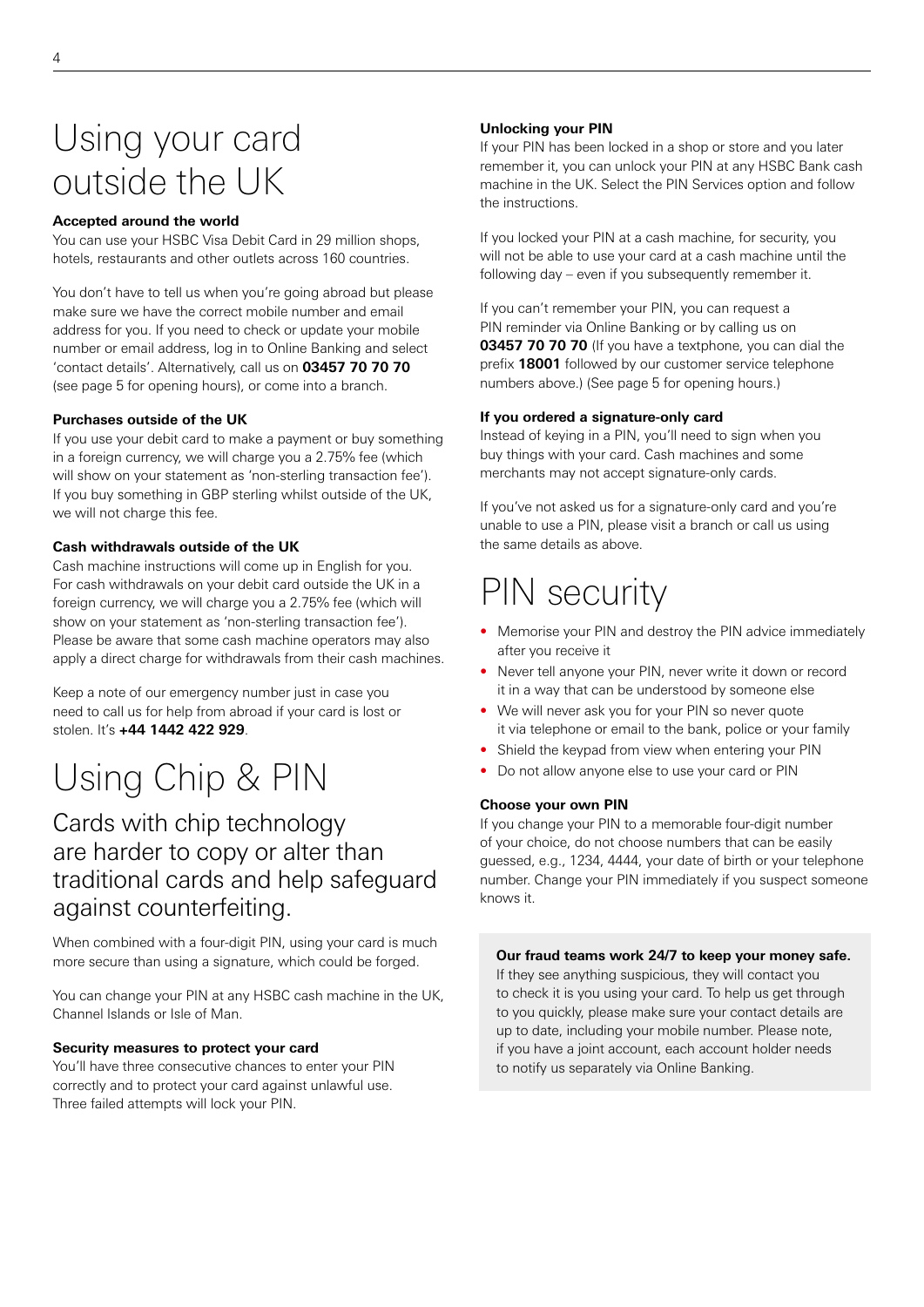# <span id="page-4-0"></span>Card security

Losing your card is inconvenient and might cost you money. Keep it safe at all times and help us fight card fraud.

- Treat your card like cash. Never leave it unattended
- Sign your new or replacement card as soon as you receive it. Always destroy your old card immediately

HSBC will never send a courier to your home to collect your card. Please contact us immediately if a courier comes to collect your card, PIN, secure key or cash.

Be wary of calls claiming to be from your bank or the police; never hand over your card details (or PIN) under these circumstances. Use known numbers to contact HSBC; if they suggest you call them back to confirm the call is genuine, try to call from another line as fraudsters may not disconnect the first call. Visit **[hsbc.co.uk/help/security-centre](http://www.hsbc.co.uk/help/security-centre)** to find out more.

Fraudsters target cash machines – if your card is unexpectedly retained by a cash machine, report it immediately on **03456 007 010**.

If your card is lost or stolen you should immediately telephone **0800 085 2401**, **+44 1442 422 929** from outside the UK or by using the HSBC Mobile App or Online Banking. If you have a textphone, you can dial the prefix **18001** followed by our customer service telephone numbers above.



If you suspect card fraud you can visit **[actionfraud.police.uk](http://actionfraud.police.uk)** for a helpful guide on what to do.

# Need to temporarily block your card?

You can now place a temporary block on your card, and simply unblock it when it turns up. On our Mobile Banking App it only takes 5 simple clicks.

Alternatively, you can block your card via Online Banking, just visit **[hsbc.co.uk](http://hsbc.co.uk)**. Your card will remain blocked until you unblock it, or report it lost or stolen.

# How to contact us

Mobile Banking: **Using the HSBC app**

Online Banking: **Log in at [hsbc.co.uk](http://hsbc.co.uk)**

Our 24/7 Chat service

Customer Service and 24-hour Telephone Banking: **03457 70 70 70**

Outside the UK: **+44 1226 261 010**

If you require a textphone service you can dial the prefix **18001** followed by our customer service telephone numbers above.

(Customer Service lines are open 24 hours a day for HSBC Jade customers)

### Lost or stolen cards

Mobile Banking: **Using the HSBC app**

Online Banking: **Log in at [hsbc.co.uk](http://hsbc.co.uk)**

Calls from the UK**: 0800 085 2401**

Outside the UK: **+44 1442 422 929**

If you require a textphone service you can dial the prefix **18001** followed by our customer service telephone numbers above. (All lines are open 24/7)

### Online Banking

**[hsbc.co.uk](http://hsbc.co.uk)** (24 hours, 7 days a week<sup>1</sup>)

To ensure we carry out your instructions accurately, to help us continually improve our service and in the interests of security, we may monitor and/or record your communications with us.

<sup>1</sup> Subject to planned maintenance periods